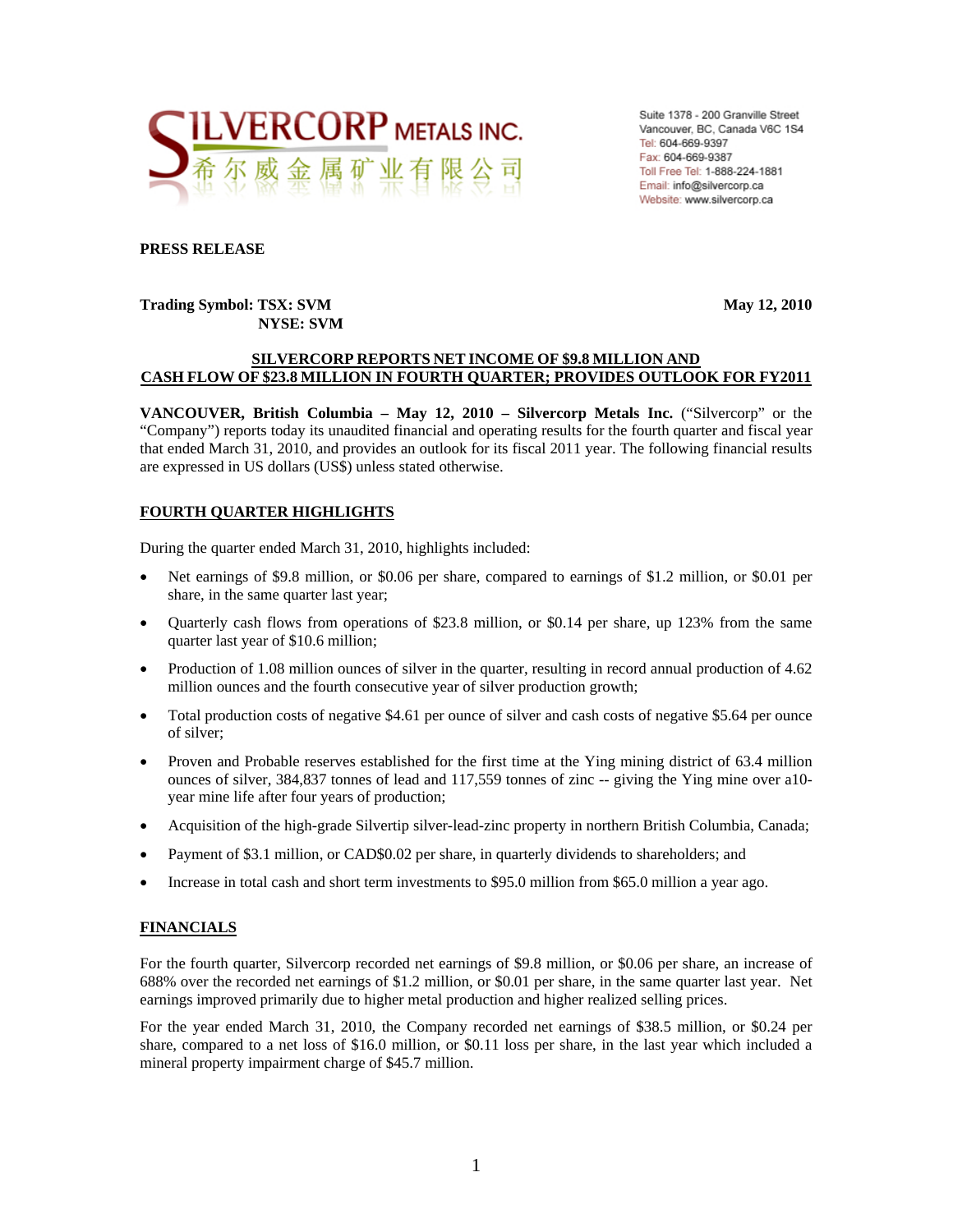Sales in the fourth quarter rose to \$28.2 million, a 62% increase from \$17.4 million in the same quarter last year. For the year, Silvercorp reported sales of \$107.2 million, an increase of \$23.6 million or 28% from last year. This increase was due to higher quantities of metals sold combined with higher metal prices.

Cost of sales for the quarter was \$7.8 million, representing a 25% increase as the Company processed more ore compared to the same quarter last year. For the year, cost of sales was \$24.0 million, a decrease of 18% compared to \$29.3 million a year ago despite the greater quantity of metals sold in the current year.

Gross profit margin during the quarter improved to 68% from 63% in the same quarter last year. For the year, gross profit margin was 74% compared to gross profit margin of 57% last year.

Cash flow from operations for the fourth quarter was \$23.8 million, or 0.14 per share, a 123% increase from \$10.6 million in the same quarter last year. For the year, cash flow generated from operations was \$66.0 million, or \$0.40 per share, an increase of \$19.0 million or 40% from \$47.0 million last year. The cash flows achieved for the year also exceeded the 2010 Production Guidance (\$35 - \$40 million) by 65%. The Company ended the year with \$95.0 million in cash and short investments, up from \$65.0 million at the end of the prior year.

### **OPERATIONS**

Silvercorp mined 81,034 tonnes of ore in the fourth quarter, a 34% increase over 60,466 tonnes in the same period last year. Ore production during this quarter was lower than in the past three quarters, however, as the Company's operations were closed for 25 days for the Chinese New Year.

A total of 131,436 tonnes of ores were milled in the quarter, representing an 82% increase compared to 72,175 tonnes of ore milled in the same quarter last year and a 51% increase compared to 87,032 tonnes of ore milled in the last quarter.

A total of 1.08 million ounces of silver were mined during the quarter, an increase of 4.2% over the same quarter last year of 1.04 million ounces. Total silver production for the year was a record 4.62 million ounces compared with 4.19 million ounces in the previous year.

Consolidated cash cost per ounce of silver for the quarter improved to negative \$5.64 compared to negative \$2.06 per ounce of silver in the same quarter last year, an increase driven by higher realized prices for byproduct credits. Consolidated cash cost per ounce of silver for the year improved to negative \$6.22 compared with negative \$2.77 in the prior year period.

In its fiscal year 2010 Production Guidance outlined in May 2009, the Company planned to produce 410,000 tonnes of ore. Actual ore production for the year was 406,754 tonnes, which was approximately 3,246 tonnes or 0.8% below the 2010 Guidance. A mine-by-mine breakdown of actual mining capacity compared to the 2010 Production Guidance is as follows:

- At the Ying mine, total mine production for the year of 312,171 tonnes was achieved, which is 52,171 tonnes or 20% more than 2010 Production Guidance of 260,000 tonnes and an 8% increase compared to 290,334 tonnes of ore mined in the prior year. Most significantly, silver production from the Ying mine reached a record 4.16 million ounces, 14% higher than the Guidance of 3.65 million ounces even though run of mine silver grade was 465 g/t, which is 15g/t or 3% lower than the Guidance of 480 g/t for silver.
- The HPG mine produced 30,430 tonnes of ore which yielded 148,000 ounces of silver, exceeding the planned 30,000 tonnes of ore and 112,000 ounces of silver production outlined in the 2010 Guidance as actual silver grade was higher than projected.
- 2010 Production Guidance for the TLP and LM mines was for the production of 120,000 tonnes of ore, which would yield between 0.9 - 1.3 million ounces of silver. Actual production from the mines was 64,153 tonnes or approximately 53% of the Guidance, which yielded 313,000 ounces of silver. Lower ore production was due to mine development and production running behind schedule. The majority of the ore produced were by-product ores derived from development work rather than mining from stopes, which resulted in lower silver grades.

For fiscal year 2010, 90% of the Company's silver production was from the Ying mine, which achieved an annual production record of 4.16 million ounces. Even with the better than expected performance from the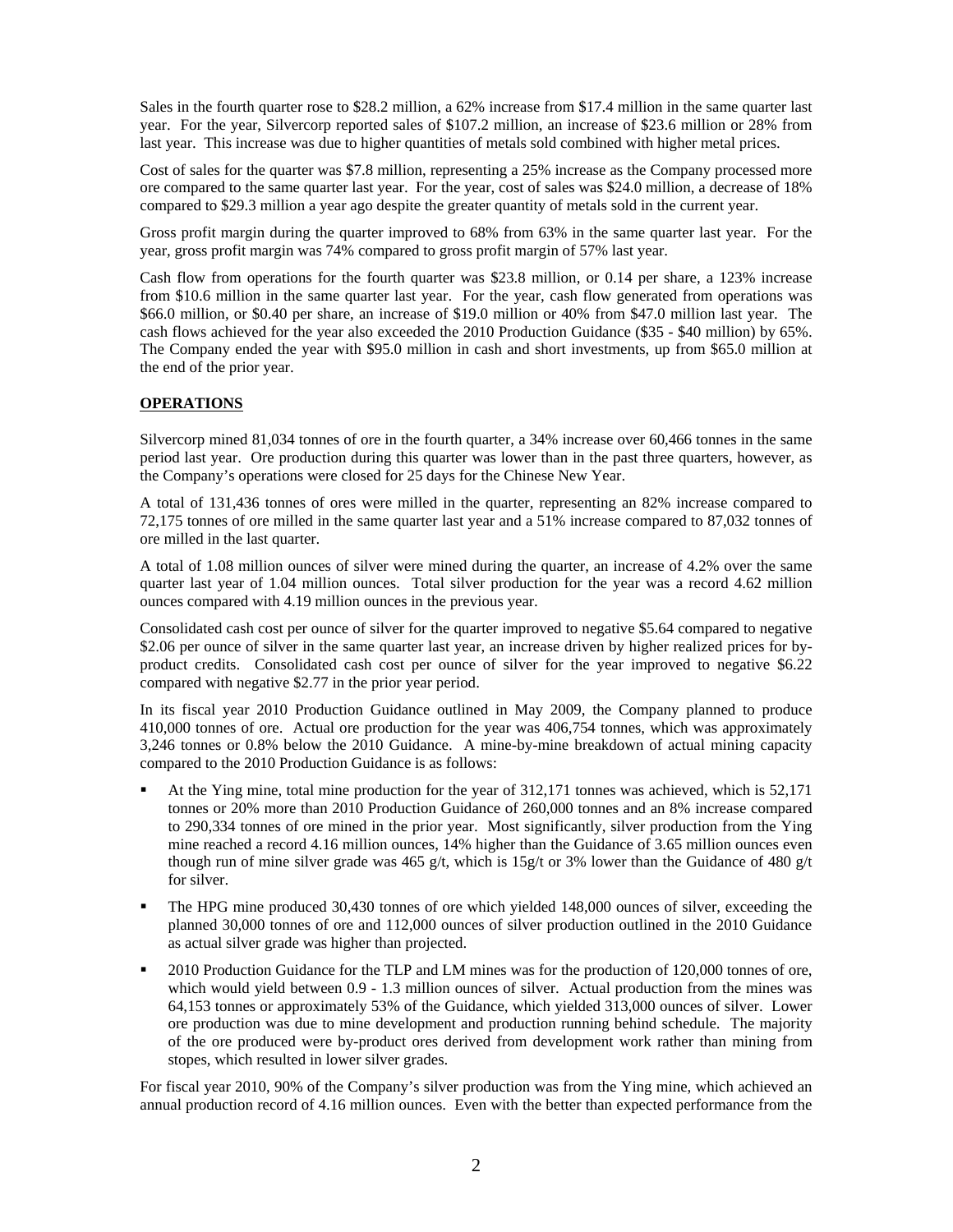Ying mine, the company's silver production of 4.62 million ounces for the year is marginally outside the 2010 Guidance of 4.65 - 5.05 million ounces resulting from the production shortfall at the TLP and LM mines.

Operational results for the past four quarters and the full fiscal 2010 year, along with a comparison to the 2010 Production Guidance, for the **Ying Mine** are summarized as follows:

|                                                                         | Q4 2010   | Q3 2010   | Q2 2010   | Q1 2010   | F2010        | F2010    |
|-------------------------------------------------------------------------|-----------|-----------|-----------|-----------|--------------|----------|
|                                                                         | 31-Mar-10 | 31-Dec-09 | 30-Sep-09 | 30-Jun-09 | <b>Total</b> | Guidance |
| <b>Ores Mined</b> (tonne)                                               |           |           |           |           |              |          |
| <b>Direct Smelting Ores</b> (tonne)                                     | 2,418     | 3,357     | 3,550     | 3,773     | 13,098       |          |
| Ores to be milled (tonne)                                               | 54,174    | 82,711    | 79,713    | 82,475    | 299,073      |          |
|                                                                         | 56,592    | 86,068    | 83,263    | 86,248    | 312,171      | 260,000  |
| <b>Run of Mine Ores (tonne)</b>                                         |           |           |           |           |              |          |
| <b>Direct Smelting Ores</b> (tonne)                                     | 2,418     | 3,357     | 3,550     | 3,773     | 13,098       |          |
| <b>Ores Milled</b> (tonne)                                              | 70,214    | 70,776    | 80,657    | 77,330    | 298,977      |          |
|                                                                         | 72,632    | 74,133    | 84,207    | 81,103    | 312,075      | 260,000  |
| <b>Metal Production</b>                                                 |           |           |           |           |              |          |
| <b>Silver</b> (in thousands of ounce)                                   | 836       | 1,086     | 1,107     | 1,134     | 4,163        | 3,650    |
| <b>Lead</b> (in thousands of pound)                                     | 11,097    | 14,327    | 14,084    | 15,017    | 54,525       | 49,000   |
| <b>Zinc</b> (in thousands of pound)                                     | 2,747     | 4,038     | 3,707     | 3,579     | 14,071       | 12,000   |
| <b>Head Grades of Run of Mine Ores</b>                                  |           |           |           |           |              |          |
| <b>Silver</b> (gram/tonne)                                              | 429.3     | 488.5     | 452.5     | 488.1     | 465.3        | 480      |
| <b>Lead</b> $(%$                                                        | 7.6       | 9.0       | 8.1       | 9.1       | 8.5          | 9.0      |
| Zinc $(%$                                                               | 2.8       | 3.4       | 3.0       | 3.1       | 3.1          | 3.0      |
| <b>Recovery Rate of the Run of Mine Ores</b>                            |           |           |           |           |              |          |
| Silver $(%$                                                             | 91.8      | 91.0      | 92.8      | 93.3      | 92.7         | 92       |
| <b>Lead</b> $(%$                                                        | 96.3      | 95.8      | 96.6      | 96.5      | 96.6         | 96       |
| Zinc $(%$                                                               | 67.5      | 76.0      | 71.2      | 76.3      | 69.0         | 72       |
| <b>Cash Mining cost</b> ( $$per$ tonne)                                 | 45.66     | 45.75     | 46.16     | 42.27     | 44.93        |          |
| <b>Total Mining cost</b> ( $$per$ tonne)                                | 57.50     | 56.90     | 54.71     | 52.70     | 55.32        |          |
| <b>Cash Milling cost</b> ( $$per$ tonne)                                | 10.23     | 10.45     | 9.19      | 10.84     | 10.23        |          |
| <b>Total Milling cost</b> ( $$per$ tonne)                               | 11.63     | 11.48     | 10.16     | 11.74     | 11.33        |          |
| Production cost per ounce of silver,<br>adjusted for by-product credits | (6.14)    | (7.47)    | (5.51)    | (4.19)    | (5.79)       |          |
| Cash cost per ounce of silver, adjusted<br>for by-product credits       | (7.26)    | (8.36)    | (6.24)    | (5.00)    | (6.66)       |          |

#### **OUTLOOK FOR FISCAL YEAR 2011**

#### *Ying Mining District, Henan Province, China*

For fiscal year 2011, Silvercorp expects a 13% increase in silver production to 5.3 million ounces with production from the TLP, HPG and LM mines continuing to grow as mine development progresses. The Company's production plan is to produce approximately 500,000 tonnes of ore at grades of 360 g/t silver, 8% lead and 1.2% zinc, yielding 5.3 million ounces of silver, 83.7 million pounds of lead and 10.3 million pounds of zinc.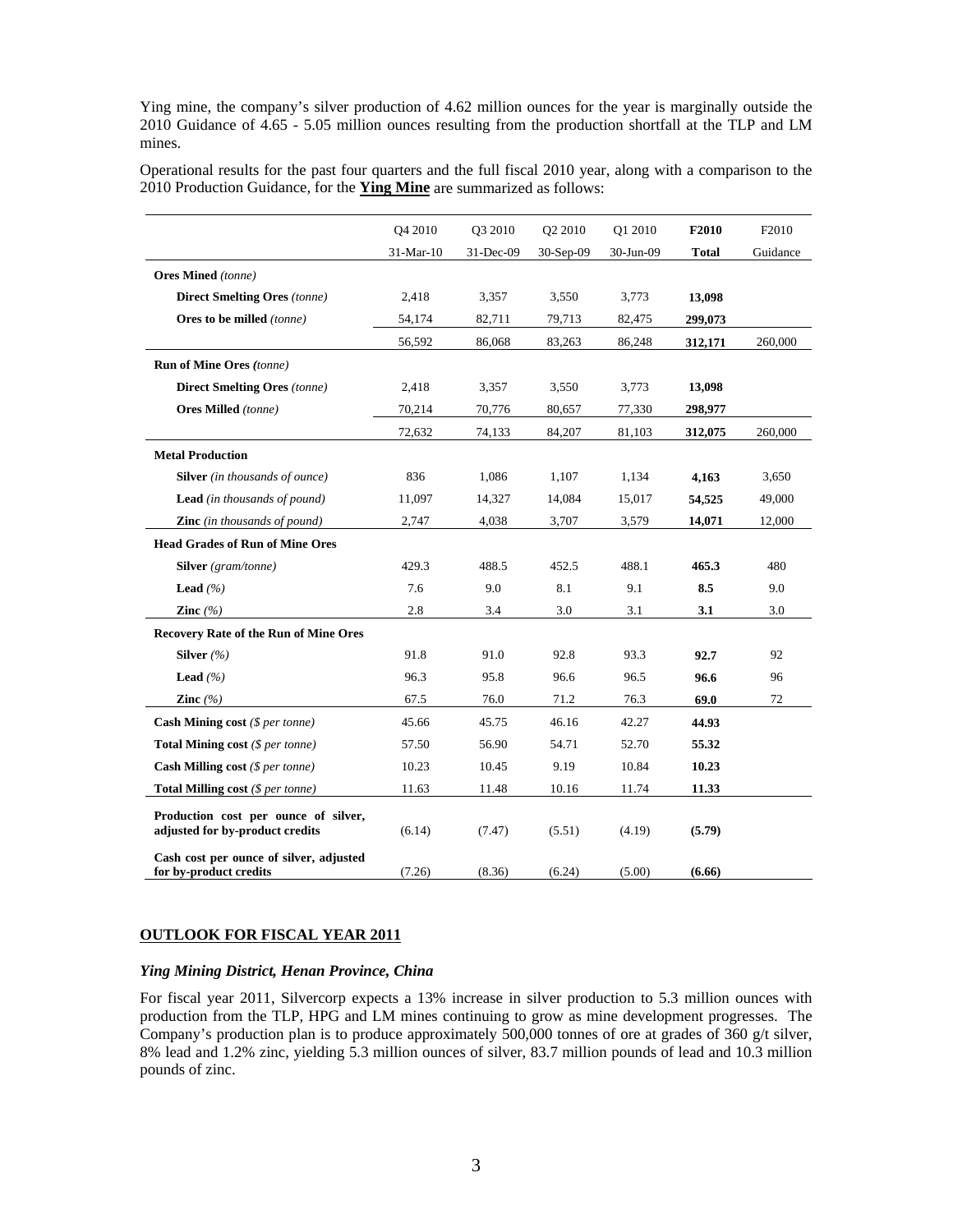Using the average metal prices during the fourth quarter and the above projected production figures, the Company's mining operations in fiscal 2011 are expected to generate revenues of \$140 million, resulting in cash flows from mine operations of \$95 million to \$100 million. Capital expenditures for fiscal 2011 are budged at \$13 million at the Ying Mining District -- including \$7 million for the Ying mine, \$4 million for the TLP mine and \$2 million for the HPG and LM mines.

### *GC Project, Guangdong Province, China*

At the GC development project in Guangdong Province, China, the Company is engaged in environmental permitting and is continuing the process of compiling a feasibility study, which includes detailed mine and mill designs. Capital expenditure projections at the project for the current fiscal year will depend on the timing of receipt of the environmental permit.

### *Silvertip Project, British Columbia, Canada*

In February 2010, Silvercorp completed the acquisition of a 100% interest in the Silvertip silver-lead-zinc project covering 216 km<sup>2</sup> in northern British Columbia. Further mineral claim staking by the Company has increased the land package to approximately  $800 \text{ km}^2$ .

Silvercorp plans to apply the same successful strategy used at the Ying mine in China to the Silvertip project. Within the next 12 months, the Company intends to complete the necessary studies required for the submission of a B.C. Small Mine Permit application for an operation with an annual capacity of up to 75,000 tonnes. The Small Mine Permit will allow Silvercorp to commence early production, focusing on higher grade (>1,000 g/t silver equivalent) ore zones that can be accessed from existing tunnels. Expected cash flows from the small mining operation will then help finance further exploration to expand both the resource and future mine operations.

The Company's first step will be to obtain the necessary permits to de-water the existing underground workings, which is expected to take approximately six months. Once obtained, an underground exploration program, which will include a bulk sample, exploration drilling and a geotechnical assessment, will be carried out.

In addition, a surface drill program will be carried out this summer where previous dill holes have intercepted extensive mineralized zones that were not included in the 2010 resource estimation as the drill holes were too widely spaced. Furthermore, several geophysical and geochemical anomalies located within 5 kilometres of the existing resource areas along the same shale-limestone contact zone previously identified to host high-grade mineralization will also be drill tested. The total capital expenditure budget for calendar year 2010 at the Silvertip project will be approximately \$4-5 million.

Silvercorp continues to pursue future growth opportunities by carrying out aggressive exploration programs within existing exploration and mining permit areas at its projects in addition to continually seeking out acquisitions projects in China and other jurisdictions.

### **CONFERENCE CALL AND WEBCAST INFORMATION**

A conference call and live audio webcast to discuss these results is scheduled as follows:

Date: **Thursday, May 13, 2010**  Time: **8:30 am PT (11:30 am ET)** Dial-In Number: **1-612-288-0329**  Live audio webcast: **www.silvercorp.ca (click on the link on the home page)** Playback webcast can be accessed at: **www.silvercorp.ca**

### **About Silvercorp Metals Inc.**

Silvercorp Metals Inc. is engaged in the acquisition, exploration, development and mining of high-grade silver-related mineral properties in China and Canada. Silvercorp is the largest primary silver producer in China through the operation and development of four silver-lead-zinc mines at the highly profitable Ying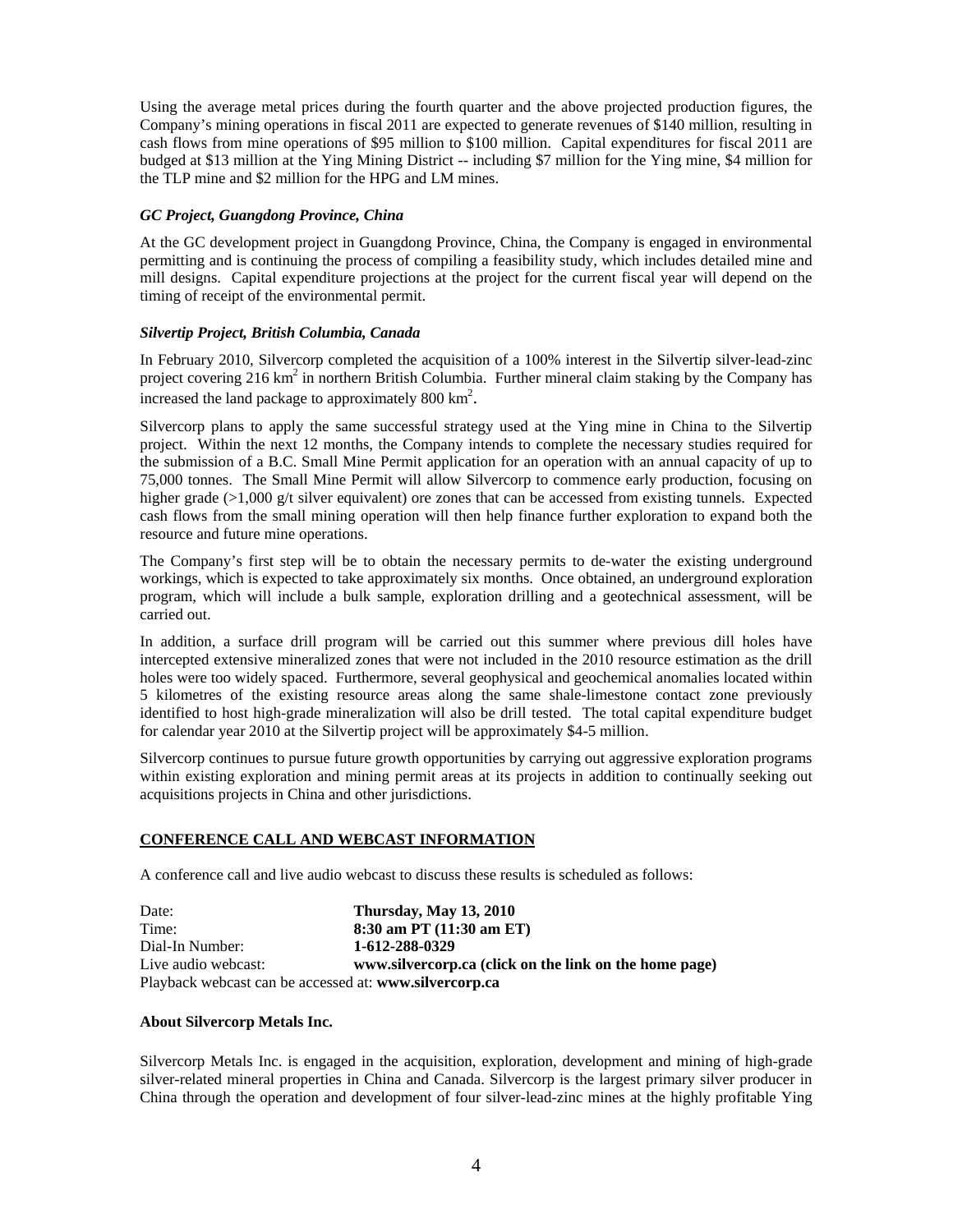Mining Camp in the Henan Province of China. The company is also applying for a mining permit at the GC property in the Guangdong Province to establish a second base for production in China. Additionally, Silvercorp recently acquired the Silvertip project in northern British Columbia, Canada, as an additional platform for growth and geographic diversification. The Company's shares are traded on the New York Stock Exchange and Toronto Stock Exchange and are included as a component of the S&P/TSX Composite and the S&P/TSX Global Mining Indexes.

**For further information:** SILVERCORP METALS INC., Rui Feng, Chairman & CEO and Lorne Waldman, Corporate Secretary, Phone: (604) 669-9397, Fax: (604) 669-9387, Toll Free 1(888) 224-1881, Email: info@silvercorp.ca, Website: www.silvercorp.ca.

### **CAUTIONARY DISCLAIMER -- FORWARD LOOKING STATEMENTS**

Statements in this press release other than purely historical factual information, including statements relating to mineral resources and reserves, permitting, the Company's future plans and objectives, expected production levels, exploration, head grades, recovery rates, cash flows, acquisitions, and capital expenditures constitute forward-looking statements. Forward-looking statements are based on numerous assumptions and are subject to all of the risks and uncertainties inherent in the Company's business, including risks inherent in mineral exploration, development, and mining. Some production projections may be based not on mineral reserves but on mineral resources which do not have demonstrated economic viability. There can be no assurance that such forward-looking statements, including those in the outlook section, will prove to be accurate, as actual results and future events could differ materially from those anticipated in such statements. Accordingly, readers should not place undue reliance on such statements. Except in accordance with applicable securities laws, the Company expressly disclaims any obligation to update any forward-looking statements or forward-looking statements that are incorporated by reference herein.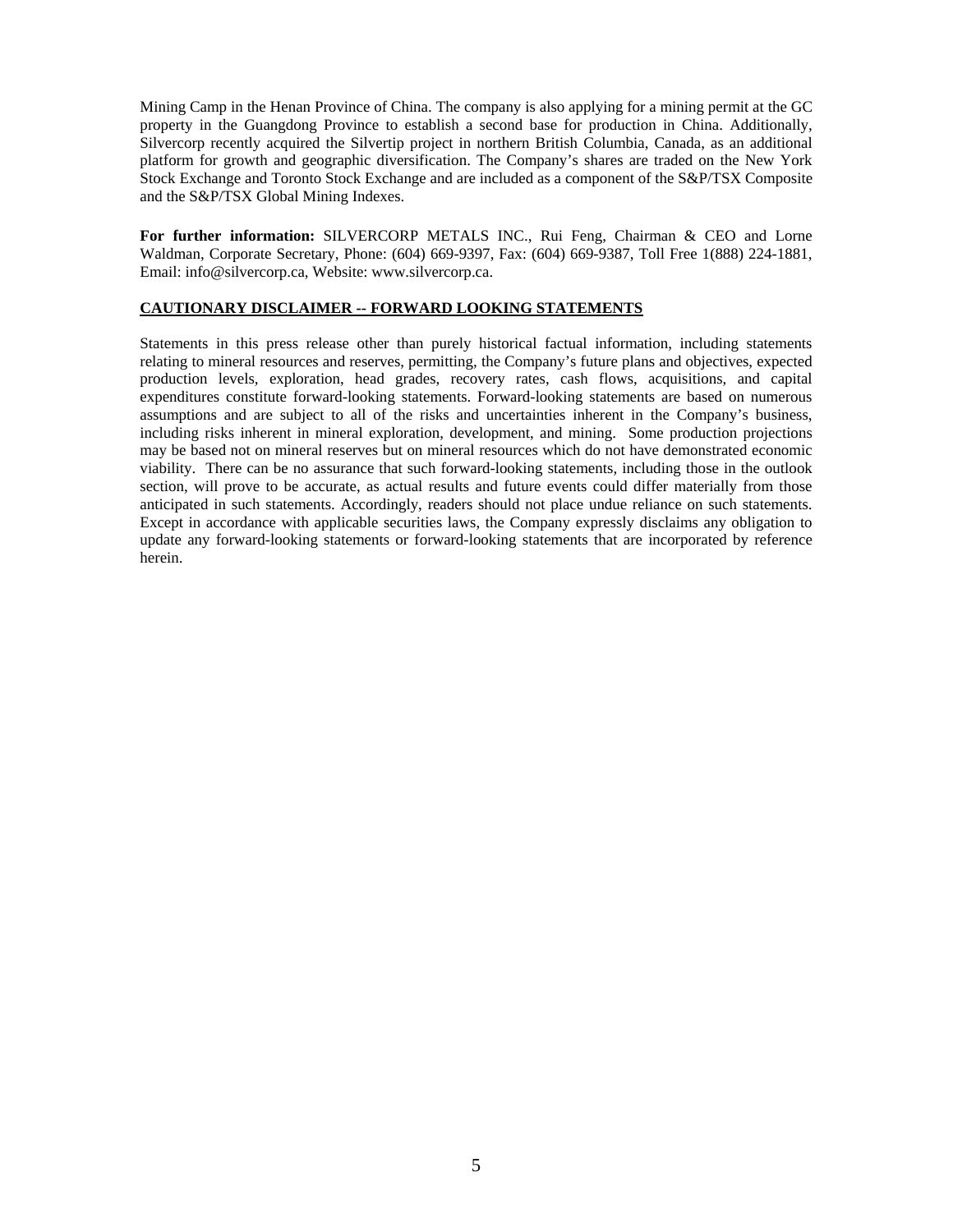## **Consolidated Balance Sheets - Unaudited**

*(Expressed in thousands of U.S. dollars)*

|                                                 | <b>March 31, 2010</b> |         | March 31, 2009 |           |
|-------------------------------------------------|-----------------------|---------|----------------|-----------|
| <b>ASSETS</b>                                   |                       |         |                |           |
| <b>Current Assets</b>                           |                       |         |                |           |
| Cash and cash equivalents                       | \$                    | 50,618  | \$             | 41,470    |
| Short term investments                          |                       | 44,041  |                | 23,962    |
| Restricted cash                                 |                       |         |                | 732       |
| Accounts receivable, prepaids and deposits      |                       | 2,474   |                | 3,152     |
| Inventories                                     |                       | 3,175   |                | 1,529     |
| Current portion of future income tax assets     |                       | 112     |                | 143       |
| Amounts due from related parties                |                       | 138     |                | 30        |
|                                                 |                       | 100,558 |                | 71,018    |
| Long term prepaids and deposits                 |                       | 505     |                | 1,058     |
| <b>Reclamation deposits</b>                     |                       | 78      |                |           |
| Long term investments                           |                       | 14,838  |                | 12,186    |
| <b>Restricted cash</b>                          |                       |         |                | 293       |
| <b>Plant and equipment</b>                      |                       | 29,024  |                | 29,072    |
| Mineral rights and properties                   |                       | 133,248 |                | 89,413    |
| <b>Future income tax assets</b>                 |                       | 1,203   |                | 2,162     |
|                                                 | \$                    | 279,454 | \$             | 205,202   |
| <b>LIABILITIES</b>                              |                       |         |                |           |
| <b>Current Liabilities</b>                      |                       |         |                |           |
| Accounts payable and accrued liabilities        | \$                    | 7,504   | \$             | 8,533     |
| Deposits received                               |                       | 6,737   |                | 1,290     |
| Bank loan and notes payable                     |                       | 1,465   |                | 658       |
| Current portion of asset retirement obligations |                       | 292     |                |           |
| Dividends payable                               |                       | 3,238   |                | 2,564     |
| Income tax payable                              |                       | 1,658   |                | 3,041     |
| Amounts due to related parties                  |                       |         |                | 7,353     |
|                                                 |                       | 20,894  |                | 23,439    |
| <b>Future income tax liabilities</b>            |                       | 19,475  |                | 19,678    |
| <b>Asset retirement obligations</b>             |                       | 2,357   |                | 2,029     |
|                                                 |                       | 42,726  |                | 45,146    |
| Non-controlling interests                       |                       | 21,738  |                | 7,610     |
| <b>SHAREHOLDERS' EQUITY</b>                     |                       |         |                |           |
| Share capital                                   |                       | 145,722 |                | 135,604   |
| <b>Contributed surplus</b>                      |                       | 4,702   |                | 3,764     |
| <b>Reserves</b>                                 |                       | 31,893  |                | 31,893    |
| Accumulated other comprehensive income (loss)   |                       | 14,910  |                | (10, 167) |
| <b>Retained earnings (Deficit)</b>              |                       | 17,763  |                | (8,648)   |
|                                                 |                       | 214,990 |                | 152,446   |
|                                                 | \$                    | 279,454 | \$             | 205,202   |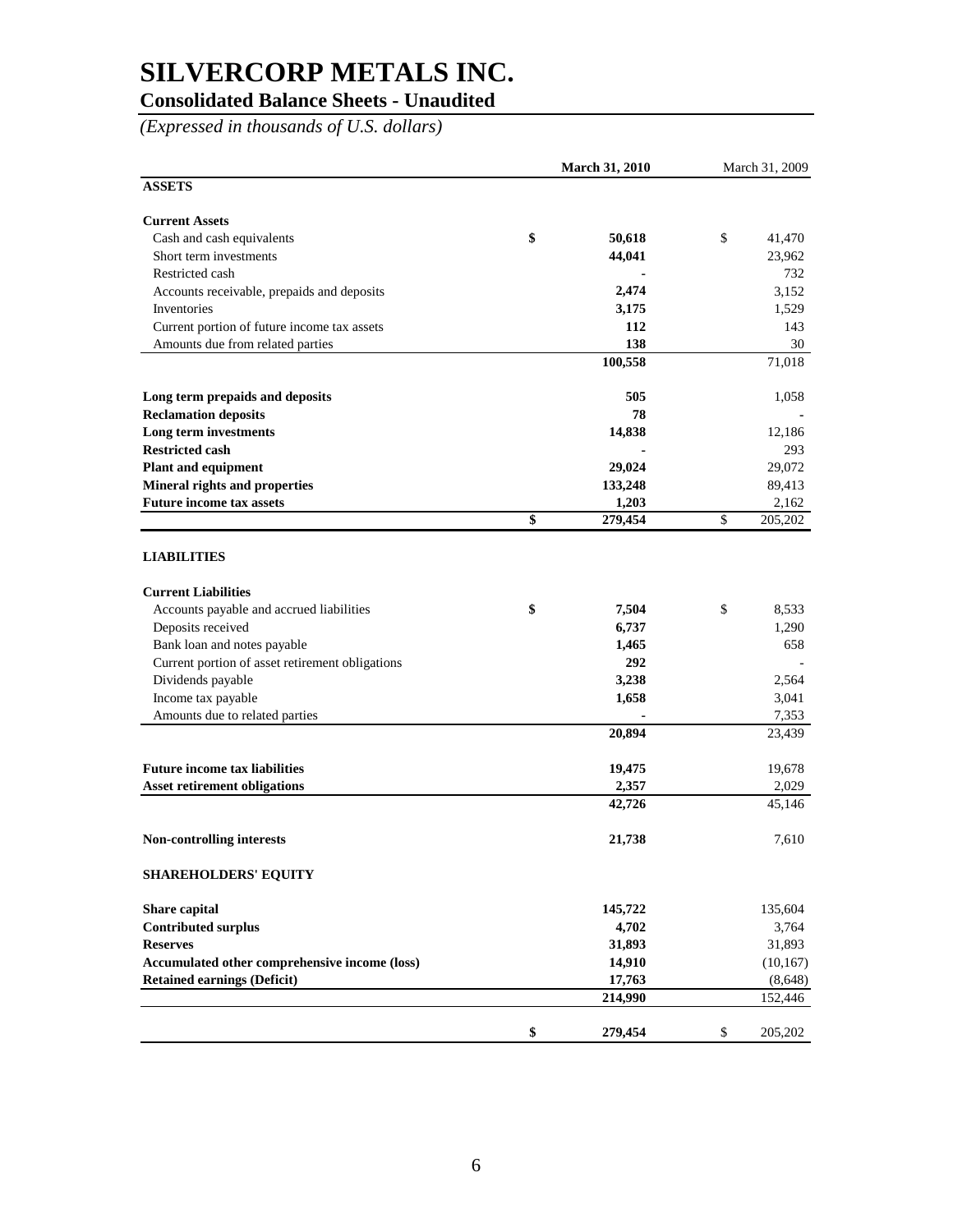## **Consolidated Statements of Operations - Unaudited**

*(Expressed in thousands of U.S. dollars, except for per share figures)*

|                                                                 | Three months ended March 31, |    |                | Twelve months ended March 31, |              |     |                   |
|-----------------------------------------------------------------|------------------------------|----|----------------|-------------------------------|--------------|-----|-------------------|
|                                                                 | 2010                         |    | 2009           |                               | 2010         |     | 2009              |
| <b>Sales</b>                                                    | \$<br>28,224                 | \$ | 17,392         | \$                            | 107,164      | \$  | 83,523            |
| Cost of sales                                                   | 7,839                        |    | 6,276          |                               | 23,996       |     | 29,322            |
| <b>Amortization and depletion</b>                               | 1,108                        |    | 106            |                               | 3,904        |     | 6,365             |
|                                                                 | 8,947                        |    | 6,382          |                               | 27,900       |     | 35,687            |
| <b>Gross profit</b>                                             | 19,277                       |    | 11,010         |                               | 79,264       |     | 47,836            |
| <b>Expenses</b>                                                 |                              |    |                |                               |              |     |                   |
| Accretion of asset retirement obligations                       | 32                           |    | 35             |                               | 125          |     | 123               |
| Amortization                                                    | 156                          |    | 24             |                               | 932          |     | 817               |
| Foreign exchange loss (gain)                                    | 211                          |    | (673)          |                               | (432)        |     | (2,872)           |
| General exploration and property investigation expenses         | 702                          |    | 500            |                               | 4,909        |     | 2,325             |
| Impairment charges and bad debt                                 | $\overline{a}$               |    | 2,907          |                               | 698          |     | 50,707            |
| Investor relations                                              | 126                          |    | 109            |                               | 438          |     | 550               |
| General and administrative                                      | 2,365                        |    | 2,023          |                               | 9,491        |     | 9,312             |
| Professional fees                                               | 344                          |    | 130            |                               | 1,783        |     | 1,488             |
|                                                                 | 3,936                        |    | 5,055          |                               | 17,944       |     | 62,450            |
|                                                                 | 15,341                       |    | 5,955          |                               | 61,320       |     | (14, 614)         |
| Other income and expenses                                       |                              |    |                |                               |              |     |                   |
| Equity loss on investment in NUX                                | (99)                         |    | 12             |                               | (424)        |     | (1, 455)          |
| Loss on disposal of mineral rights and property                 |                              |    |                |                               |              |     | (819)             |
| Loss on disposal of plant and equipment                         | (198)                        |    | (308)          |                               | (1, 569)     |     | (328)             |
| Interest expenses                                               | (27)                         |    |                |                               | (122)        |     | (7)               |
| Loss on held for trading securities                             | 57                           |    |                |                               | 35           |     |                   |
| Interest income                                                 | 233                          |    | 75             |                               | 868          |     | 1,342             |
| Other income                                                    | 52                           |    | 3              |                               | 337          |     | 478               |
|                                                                 | 18                           |    | (224)          |                               | (875)        |     | (789)             |
|                                                                 |                              |    |                |                               |              |     |                   |
| Income (loss) before income taxes and non-controlling interests | 15,359                       |    | 5,731          |                               | 60,445       |     | (15, 403)         |
| Income tax expense (recovery)                                   |                              |    |                |                               |              |     |                   |
| Current                                                         | 1,722                        |    | 2,805          |                               | 7,796        |     | 6,988             |
| Future                                                          | 413<br>2,135                 |    | (325)<br>2,480 |                               | 764<br>8,560 |     | (7, 925)<br>(937) |
| Income (loss) before non-controlling interests                  | 13,224                       |    | 3,251          |                               | 51,885       |     | (14, 466)         |
| Non-controlling interests                                       | (3, 464)                     |    | (2,013)        |                               | (13, 338)    |     | (1, 531)          |
|                                                                 |                              |    |                |                               |              |     |                   |
| Net income (loss)                                               | \$<br>9,760                  | \$ | 1,238          | \$                            | 38,547       | -\$ | (15,997)          |
| Basic earnings (loss) per share                                 | \$<br>0.06                   | \$ | 0.01           | \$                            | 0.24         | \$  | (0.11)            |
| Diluted earnings (loss) per share                               | \$<br>0.06                   | \$ | 0.01           | \$                            | 0.24         | \$  | (0.11)            |
| <b>Weighted Average Number of Shares Outstanding - Basic</b>    | 167,205,472                  |    | 153,869,610    |                               | 162,287,528  |     | 152,350,041       |
| Weighted Average Number of Shares Outstanding - Diluted         | 167.963.878                  |    | 154,996.312    |                               | 163,571,019  |     | 152,350,041       |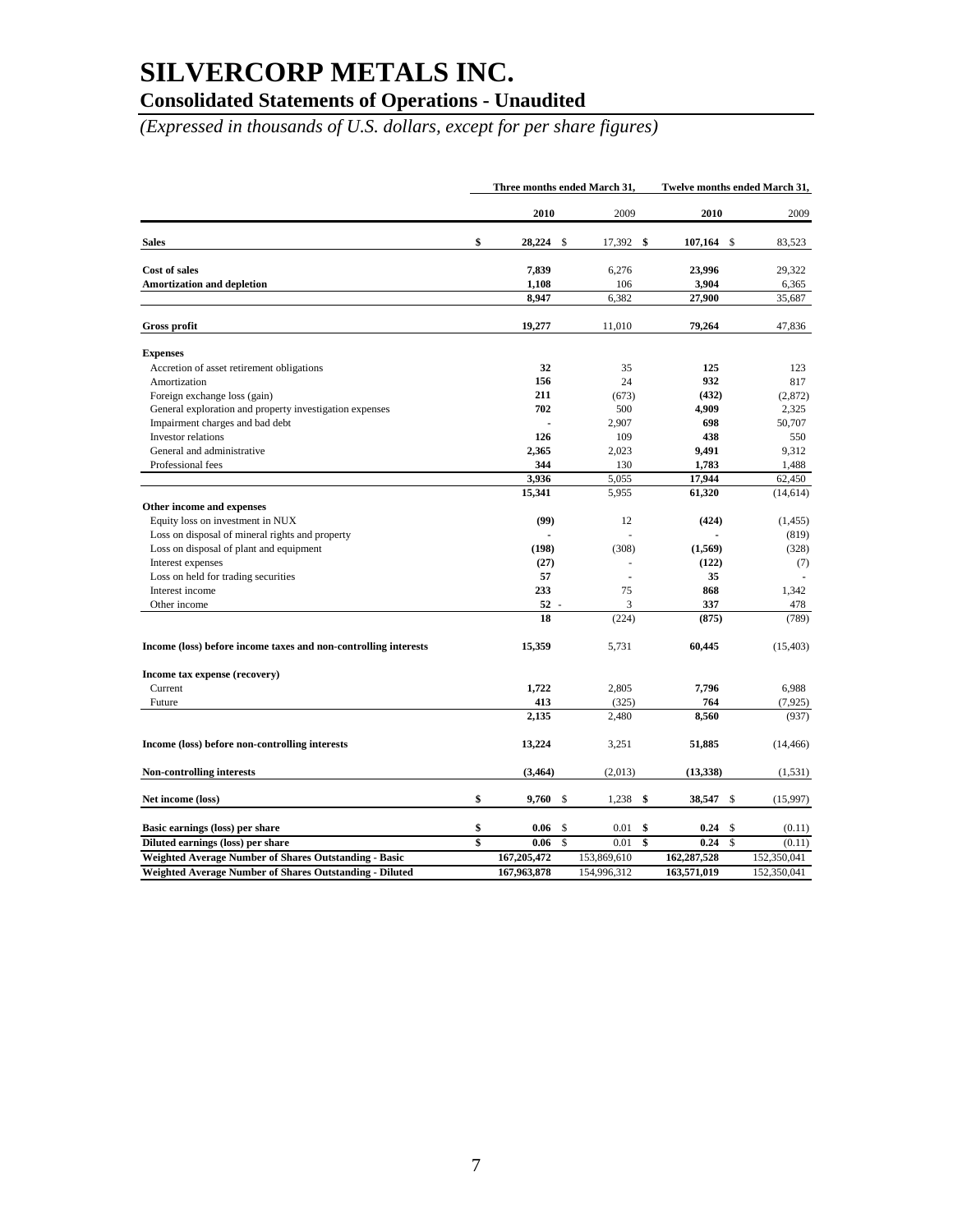### **Consolidated Statements of Cash Flows - Unaudited**

*(Expressed in thousands of U.S. dollars)*

|                                                              |                      | Three months ended March 31, |                  | Twelve months ended March 31, |
|--------------------------------------------------------------|----------------------|------------------------------|------------------|-------------------------------|
|                                                              | 2010                 | 2009                         | 2010             | 2009                          |
| Cash provided by (used in)                                   |                      |                              |                  |                               |
| <b>Operating activities</b>                                  |                      |                              |                  |                               |
| Net income (loss) for the year                               | \$<br>9,760          | \$<br>1,238                  | \$<br>38,547 \$  | (15,997)                      |
| Add (deduct) items not affecting cash:                       |                      |                              |                  |                               |
| Accretion of asset retirement obligations                    | 32                   | 35                           | 125              | 122                           |
| Amortization and depletion                                   | 1,264                | 130                          | 4,836            | 7,182                         |
| Equity Investment loss (gain)                                | 99                   | (12)                         | 424              | 1,455                         |
| Future income tax expenses (recovery)                        | 413                  | (325)                        | 764              | (7, 925)                      |
| Impairment charges and bad debt                              |                      | 2,907                        | 698              | 50,707                        |
| Gain on held-for-trading securities                          | (57)                 |                              | (35)             |                               |
| Loss on disposal of mineral property                         |                      |                              | $\overline{a}$   | 819                           |
| Loss on disposal of plant and equipment                      | 198                  | 309                          | 1,569            | 328                           |
| Non-controlling interests                                    | 3,464                | 2,013                        | 13,338           | 1,531                         |
| Stock-based compensation                                     | 592                  | 107                          | 1,914            | 2,103                         |
| Unrealized foreign exchange loss (gain)                      | (148)                | 883                          | (1, 118)         | 4,378                         |
| Change in non-cash operating working capital                 | 8,142                | 3,340                        | 4,921            | 2,283                         |
| Cash provided by operating activities                        | 23,759               | 10,625                       | 65,983           | 46,986                        |
| <b>Investing activities</b>                                  |                      |                              |                  |                               |
| Mineral rights and properties                                |                      |                              |                  |                               |
| Acquisition and capital expenditures                         | (10, 187)            | (713)                        | (21, 218)        | (37.115)                      |
| Proceeds on disposals                                        |                      | ÷,                           |                  | 814                           |
| Plant and equipment                                          |                      |                              |                  |                               |
| Acquisition                                                  | (3,645)              | (1,524)                      | (5,027)          | (12, 697)                     |
| Proceeds on disposals                                        | 7                    |                              | 140              | 2                             |
| Equity investments                                           |                      |                              |                  |                               |
| Marketable securities                                        | (32)                 |                              | (1,355)          |                               |
| Luoyang Yongning Gold and Lead Smelting Co. Ltd.             |                      | (146)                        |                  | (291)                         |
| Sales of (purchase of) short term investments                | (9,059)              | (9, 414)                     | (14,310)         | 12,982                        |
| Prepayments to acquire plant and equipment                   | 153                  | 1,499                        | (485)            | (354)                         |
| Reclaimation deposit paid                                    | (75)                 |                              | (75)             |                               |
| Cash used in investing activities                            | (22, 838)            | (10, 298)                    | (42, 330)        | (36, 659)                     |
| <b>Financing activities</b>                                  |                      |                              |                  |                               |
| Advance to related parties, net of repayments received       | (45)                 | (225)                        | (101)            | (37)                          |
| Bank loan and notes payable                                  |                      |                              |                  |                               |
| Proceeds                                                     |                      | 655                          | 2,927            | 656                           |
| Repayments                                                   | (1, 465)             |                              | (2, 123)         |                               |
| Non-controlling interest                                     |                      |                              |                  |                               |
| Contribution                                                 |                      |                              |                  | 215                           |
| Distribution                                                 |                      | (1,974)                      | (7, 191)         | (13, 173)                     |
| Cash dividends distributed                                   | (3,103)              | (2, 476)                     | (12,001)         | (5,466)                       |
| Capital stock                                                |                      |                              |                  |                               |
| Proceeds from issuance of common share                       | 482                  | 22,634                       | 1,310            | 22,655                        |
| Share cancellation                                           |                      |                              |                  | (9, 473)                      |
| Cash provided by (used in) financing activities              | (4, 131)             | 18,614                       | (17, 179)        | (4,623)                       |
| Effect of exchange rate changes on cash and cash equivalents | 325                  | (6,279)                      | 2,674            | (11, 327)                     |
| Increased (decrease) in cash and cash equivalents            | (2,885)              | 12,662                       | 9,148            | (5,623)                       |
| Cash and cash equivalents, beginning of period               | 53,503               | 28,808                       | 41,470           | 47,093                        |
| Cash and cash equivalents, end of period                     | \$<br>50,618<br>- \$ | 41,470                       | 50,618 \$<br>-\$ | 41,470                        |
| <b>Supplemental information:</b>                             |                      |                              |                  |                               |
| Interest paid                                                | \$<br>25<br>- \$     |                              | \$<br>119S       | 30                            |
| Income tax paid                                              | \$<br>$1,952$ \$     | 554                          | \$<br>$9,127$ \$ | 4,703                         |
| Non-cash investing activities:                               |                      |                              |                  |                               |
| Common shares issued for mineral rights and properties       | \$<br>7,832 \$       |                              | - \$<br>7,832 \$ | 36,484                        |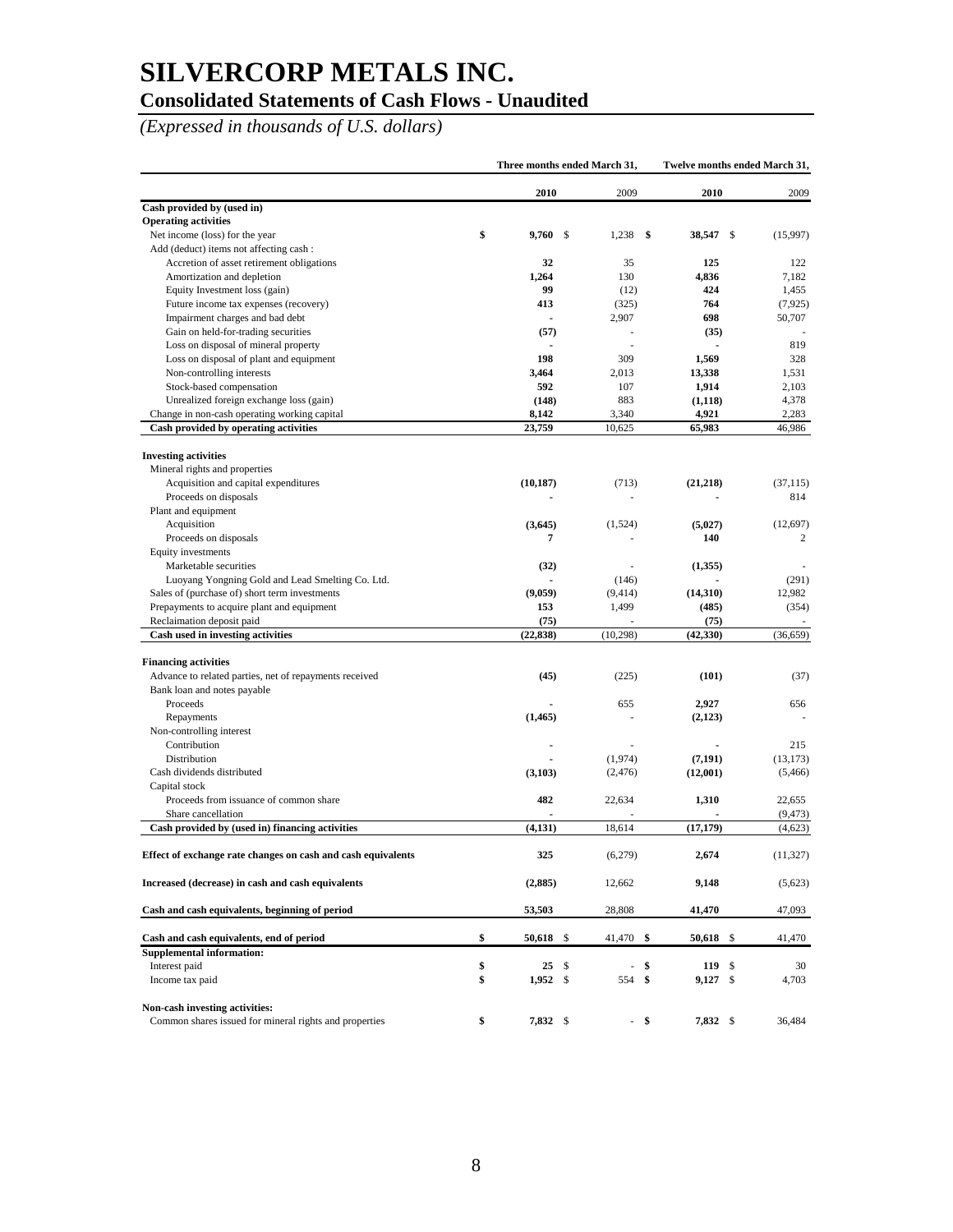## **Mining Data**

|                                                                                             |                 |                | Three months ended March 31, 2010 |          |                      |
|---------------------------------------------------------------------------------------------|-----------------|----------------|-----------------------------------|----------|----------------------|
|                                                                                             | <b>YING</b>     | <b>HPG</b>     | <b>TLP</b>                        | LM       | <b>Consolidation</b> |
|                                                                                             |                 |                |                                   |          |                      |
| <b>Production Data</b><br><b>Mine Data</b>                                                  |                 |                |                                   |          |                      |
| Ore Mined (tonne)                                                                           |                 |                |                                   |          |                      |
| <b>Direct Smelting Ores (tonne)</b>                                                         | 2,418           | 64             | 3                                 |          | 2.485                |
| <b>Stockpiled Ores</b> (tonne)                                                              | 54,174          | 7,050          | 10,815                            | 6,510    | 78,549               |
|                                                                                             | 56,592          | 7,114          | 10,818                            | 6,510    | 81,034               |
|                                                                                             |                 |                |                                   |          |                      |
| Run of Mine Ore (tonne)                                                                     |                 |                |                                   |          |                      |
| <b>Direct Smelting Ores (tonne)</b><br><b>Stockpiled Ores Milled</b> (tonne)                | 2,418<br>70,214 | 64<br>8,658    | 3<br>33,953                       | 18,611   | 2.485<br>131,436     |
|                                                                                             | 72,632          | 8,722          | 33.957                            | 18,611   | 133,921              |
|                                                                                             |                 |                |                                   |          |                      |
| Mining cost per tonne of ore mined (\$)                                                     | 57.50           | 59.56          | 63.44                             | 39.90    | 57.06                |
| Cash mining cost per tonne of ore mined (\$)                                                | 45.66           | 52.19          | 59.24                             | 37.10    | 47.36                |
| Non cash mining cost per tonne of ore mined (\$)                                            | 11.84           | 7.37           | 4.20                              | 2.80     | 9.70                 |
| Unit shipping costs (\$)                                                                    | 3.72            | 3.71           | 2.82                              | 2.80     | 3.52                 |
| Milling cost per tonne of ore milled (\$)                                                   | 11.63           | 12.52          | 10.49                             | 8.86     | 11.00                |
| Cash milling cost per tonne of ore milled (\$)                                              | 10.23           | 10.81          | 8.79                              | 6.87     | 9.43                 |
| Non cash milling cost per tonne of ore milled (\$)                                          | 1.39            | 1.72           | 1.70                              | 1.99     | 1.57                 |
|                                                                                             |                 |                |                                   |          |                      |
| <b>Average Production Cost</b>                                                              |                 |                |                                   |          |                      |
| Silver (\$ per ounce)                                                                       | 3.37            | 5.54           | 7.62                              | 7.48     | 4.20                 |
| <b>Gold</b> ( $$ per ounce$ )                                                               | 172.29          | 295.67         |                                   | 481.6    | 268.26               |
| <b>Lead</b> ( $$per pound$ )                                                                | 0.20            | 0.28           | 0.45                              | 0.49     | 0.25                 |
| <b>Zinc</b> $(S \text{ per pound})$                                                         | 0.17            | $\blacksquare$ | J.                                |          | 0.21                 |
| Total production cost per ounce of Silver (\$)                                              | (6.14)          | (10.41)        | 1.78                              | 5.30     | (4.61)               |
| Total cash cost per ounce of Silver (\$)                                                    | (7.26)          | (11.02)        | 0.79                              | 5.09     | (5.64)               |
| <b>Total Recovery of the Run of Mine Ores</b>                                               |                 |                |                                   |          |                      |
| Silver $(%$                                                                                 | 91.8            | 84.0           | 85.8                              | 84.4     | 90.2                 |
| Lead $(%$                                                                                   | 96.3            | 94.8           | 87.1                              | 89.7     | 94.5                 |
| Zinc $(%)$                                                                                  | 67.5            | 68.6           | J.                                |          | 67.5                 |
| <b>Head Grades of Run of Mine Ores</b>                                                      |                 |                |                                   |          |                      |
| <b>Silver</b> (gram/tonne)                                                                  | 429.3           | 165.9          | 95.1                              | 255.9    | 303.8                |
| Lead $(%$                                                                                   | 7.6             | 7.0            | 3.4                               | 1.6      | 5.7                  |
| Zinc $(%$                                                                                   | 2.8             | 1.6            |                                   |          | 1.6                  |
| <b>Sales Data</b>                                                                           |                 |                |                                   |          |                      |
| <b>Metal Sales</b>                                                                          |                 |                |                                   |          |                      |
| Silver (in thousands of ounce)                                                              | 836             | 44             | 125                               | 74       | 1,079                |
| <b>Gold</b> (in thousands of ounce)                                                         | 0.3             | 0.2            |                                   | $\bf{0}$ | 0.5                  |
| Lead (in thousands of pound)                                                                | 11,097          | 1,228          | 2,219                             | 377      | 14,921               |
| <b>Zinc</b> (in thousands of pound)                                                         | 2,747           |                |                                   |          | 2,747                |
| <b>Metal Sales</b>                                                                          |                 |                |                                   |          |                      |
| Silver $(\$)$                                                                               | 11,024          | 651            | 1,616                             | 1,011    | 14,302               |
| Gold(S)                                                                                     | 186             | 192            | 57                                | 22       | 457                  |
| Lead $($ )                                                                                  | 8,645           | 927            | 1,704                             | 339      | 11,615               |
| Zinc $(\$)$                                                                                 | 1,850<br>21,705 | 1,770          | 3,377                             | 1,372    | 1,850<br>28,224      |
|                                                                                             |                 |                |                                   |          |                      |
| Average Selling Price, Net of Value Added Tax and Smelter Charges<br>Silver $(§ per ounce)$ | 13.19           | 14.80          | 12.97                             | 13.66    | 13.25                |
| Gold (\$ per ounce)                                                                         | 673.91          | 790.12         |                                   | 880.00   | 846.30               |
| <b>Lead</b> ( $$per pound$ )                                                                | 0.78            | 0.75           | 0.77                              | 0.90     | 0.78                 |
| <b>Zinc</b> $(\$ per pound)$                                                                | 0.67            |                |                                   |          | 0.67                 |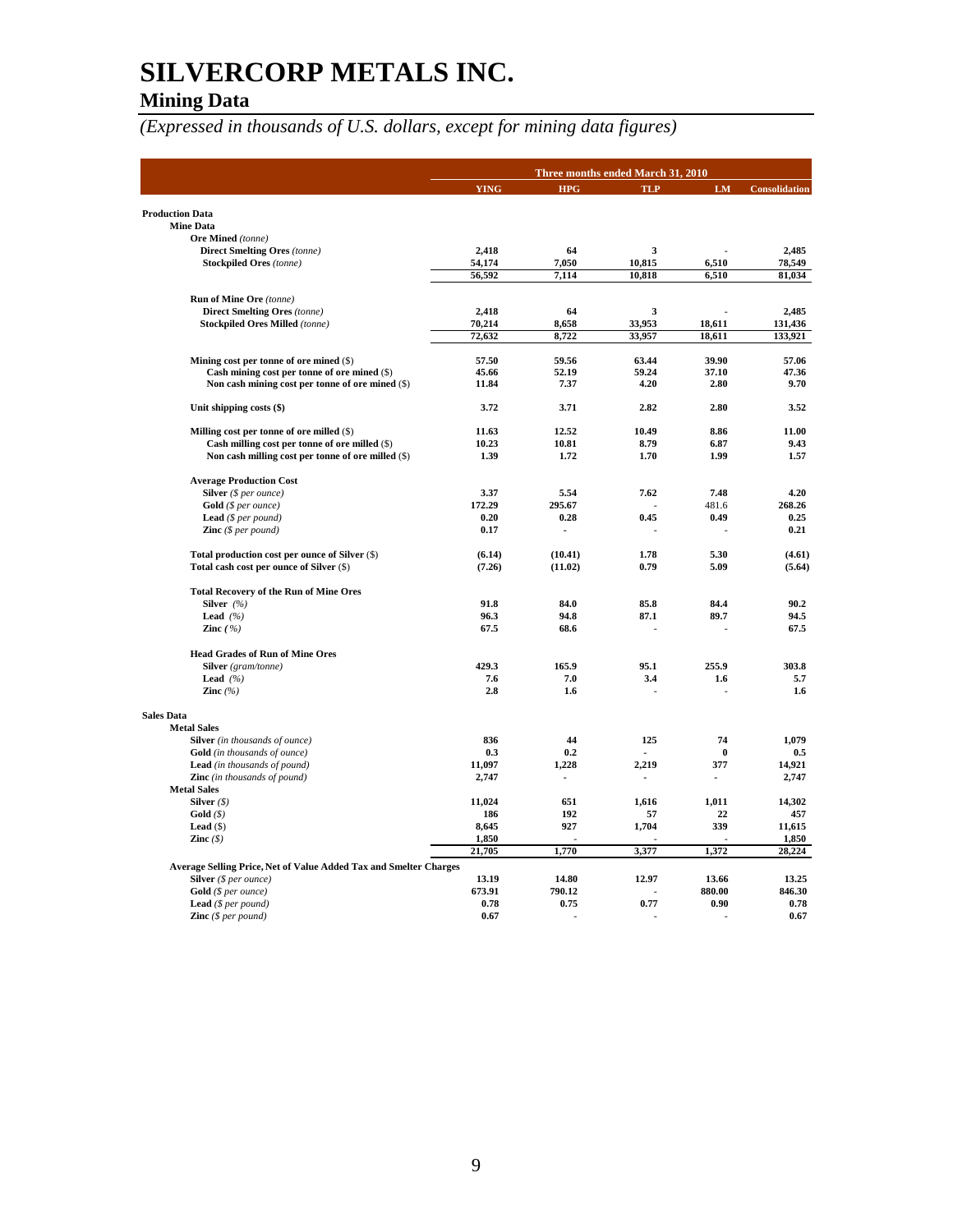## **SILVERCORP METALS INC. Mining Data**

|                                                                                            | Three months ended March 31, 2009 |                          |                |           |                      |  |
|--------------------------------------------------------------------------------------------|-----------------------------------|--------------------------|----------------|-----------|----------------------|--|
|                                                                                            | <b>YING</b>                       | <b>HPG</b>               | <b>TLP</b>     | <b>LM</b> | <b>Consolidation</b> |  |
| <b>Production Data</b>                                                                     |                                   |                          |                |           |                      |  |
| <b>Mine Data</b>                                                                           |                                   |                          |                |           |                      |  |
| Ore Mined (tonne)                                                                          |                                   |                          |                |           |                      |  |
| <b>Direct Smelting Ores (tonne)</b>                                                        | 2,610                             | 14                       | $\overline{a}$ | 0.3       | 2,624                |  |
| <b>Stockpiled Ores</b> (tonne)                                                             | 55,232                            | 1,491                    | 646            | 472       | 57,842               |  |
|                                                                                            | 57,842                            | 1,505                    | 646            | 472       | 60,466               |  |
| <b>Run of Mine Ore (tonne)</b>                                                             |                                   |                          |                |           |                      |  |
| <b>Direct Smelting Ores (tonne)</b>                                                        | 2,726                             | 14                       | $\overline{a}$ |           | 2,739                |  |
| <b>Stockpiled Ores Milled (tonne)</b>                                                      | 60,167                            | 553                      | 6,876          | 4,578     | 72,175               |  |
|                                                                                            | 62,893                            | 567                      | 6,876          | 4,578     | 74,914               |  |
| Mining cost per tonne of ore mined (\$)                                                    | 58.71                             | 36.34                    | 263.91         | 153.20    | 61.48                |  |
| Cash mining cost per tonne of ore mined (\$)                                               | 45.44                             | 29.39                    | 262.43         | 147.45    | 48.16                |  |
| Non cash mining cost per tonne of ore mined (\$)                                           | 13.27                             | 6.95                     | 1.48           | 5.75      | 13.32                |  |
| Unit shipping costs (\$)                                                                   | 3.55                              | $\overline{\phantom{a}}$ |                |           | 3.55                 |  |
| Milling cost per tonne of ore milled (\$)                                                  | 11.76                             | 88.17                    | 10.50          | 13.32     | 12.30                |  |
| Cash milling cost per tonne of ore milled (\$)                                             | 10.57                             | 68.89                    | 9.35           | 12.22     | 11.06                |  |
| Non cash milling cost per tonne of ore milled (\$)                                         | 1.18                              | 19.28                    | 1.15           | 1.10      | 1.24                 |  |
| <b>Average Production Cost</b>                                                             |                                   |                          |                |           |                      |  |
| Silver (\$ per ounce)                                                                      | 2.48                              | 10.28                    | 5.20           | 11.91     | 3.19                 |  |
| $Gold$ (\$ per ounce)                                                                      |                                   | 961.80                   |                | 750.75    | 364.14               |  |
| <b>Lead</b> $(S \text{ per pound})$                                                        | 0.15                              | 0.50                     | 0.27           | 0.69      | 0.19                 |  |
| <b>Zinc</b> $(\$ per pound)$                                                               | 0.11                              | 0.36                     |                |           | 0.13                 |  |
| Total production cost per ounce of Silver (\$)                                             | (3.24)                            | 8.14                     | 3.31           | 12.84     | (1.95)               |  |
| Total cash cost per ounce of Silver (\$)                                                   | (3.62)                            | (4.52)                   | 2.13           | 22.49     | (2.06)               |  |
| <b>Total Recovery of the Run of Mine Ores</b>                                              |                                   |                          |                |           |                      |  |
| Silver $(%)$                                                                               | 93.1                              | 76.5                     | 86.4           | 87.9      | 92.8                 |  |
| Lead $(%$                                                                                  | 97.2                              | 92.6                     | 85.8           | 86.8      | 96.4                 |  |
| Zinc $(%)$                                                                                 | 69.4                              | 74.2                     |                |           | 69.4                 |  |
| <b>Head Grades of Run of Mine Ores</b>                                                     |                                   |                          |                |           |                      |  |
| Silver (gram/tonne)                                                                        | 486.7                             | 108.8                    | 95.1           | 307.3     | 408.5                |  |
| Lead $(%$                                                                                  | 9.1                               | 4.6                      | 3.4            | 1.9       | 7.5                  |  |
| Zinc $(%$                                                                                  | 3.1                               | 1.2                      |                |           | 2.5                  |  |
| <b>Sales Data</b>                                                                          |                                   |                          |                |           |                      |  |
| <b>Metal Sales</b>                                                                         |                                   |                          |                |           |                      |  |
| <b>Silver</b> (in thousands of ounce)                                                      | 931                               | 21                       | 26             | 57        | 1,035                |  |
| <b>Gold</b> (in thousands of ounce)                                                        |                                   | 0.2                      |                | 0.0       | 0.3                  |  |
| <b>Lead</b> (in thousands of pound)                                                        | 12,150                            | 561                      | 233            | 238       | 13,182               |  |
| <b>Zinc</b> (in thousands of pound)                                                        | 3,082                             | 390                      |                |           | 3,472                |  |
| <b>Metal Sales</b>                                                                         |                                   |                          |                |           |                      |  |
| Silver $(\$)$                                                                              | 8,037                             | 232                      | 243            | 476       | 8,988                |  |
| Gold(S)                                                                                    | $\overline{\mathbf{A}}$           | 244                      |                | 10        | 258                  |  |
| Lead $($ )                                                                                 | 6,341                             | 300                      | 113            | 115       | 6,869                |  |
| Zinc $(\$)$                                                                                | 1,126                             | 151                      |                |           | 1,277                |  |
|                                                                                            | 15,508                            | 927                      | 356            | 601       | 17,392               |  |
| Average Selling Price, Net of Value Added Tax and Smelter Charges<br>Silver (\$ per ounce) | 8.63                              | 11.05                    | 9.35           | 8.35      | 8.68                 |  |
| Gold (\$ per ounce)                                                                        |                                   | 1004.12                  |                | 526.32    | 992.31               |  |
| Lead (\$ per pound)                                                                        | 0.52                              | 0.53                     | 0.49           | 0.48      | 0.52                 |  |
| <b>Zinc</b> $(\$ per pound)$                                                               | 0.37                              | 0.39                     |                |           | 0.37                 |  |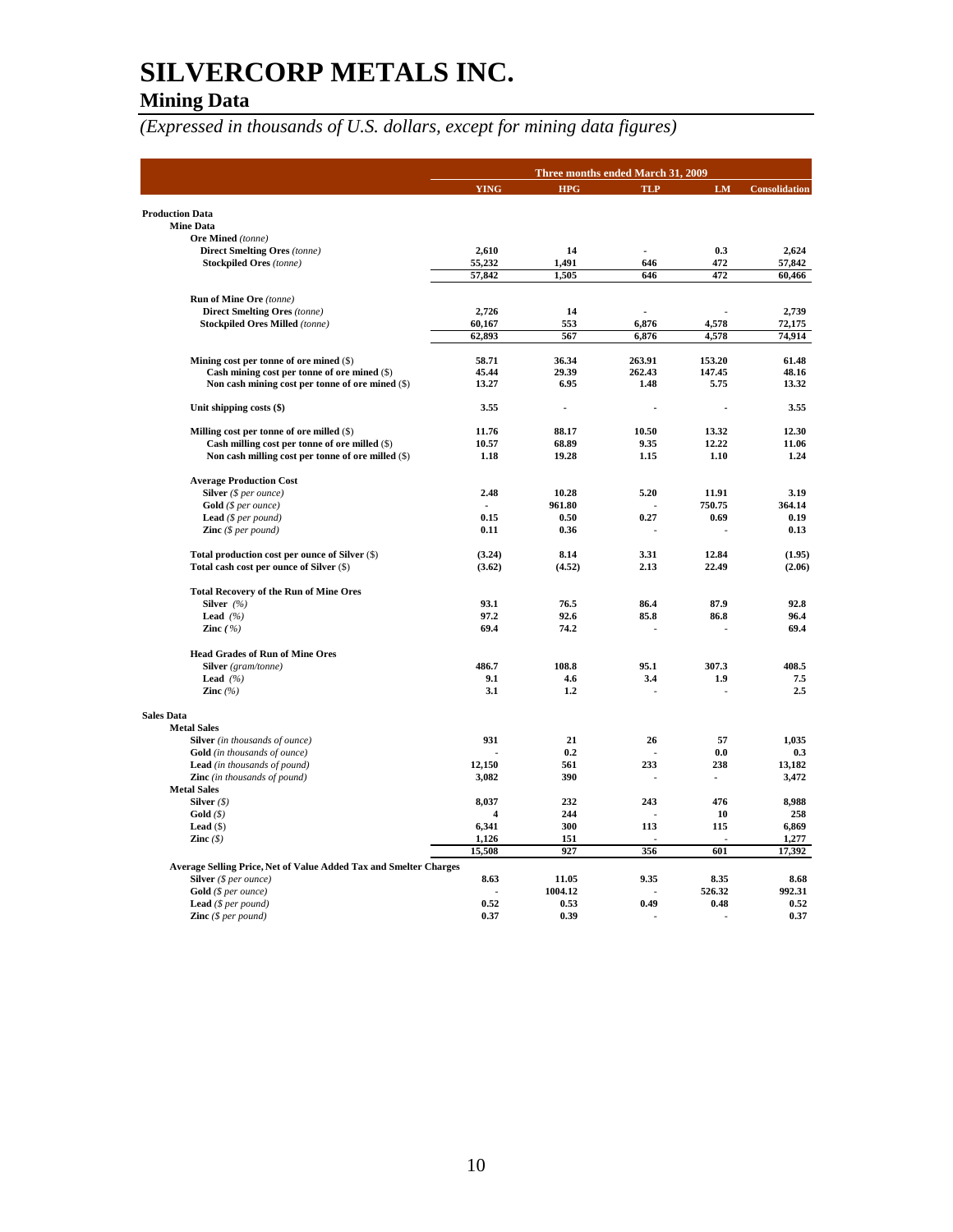## **Mining Data**

| <b>Fiscal Year 2010</b>                                               | Year ended March 31, 2010 |                |            |                |                      |  |  |
|-----------------------------------------------------------------------|---------------------------|----------------|------------|----------------|----------------------|--|--|
|                                                                       | <b>YING</b>               | <b>HPG</b>     | <b>TLP</b> | <b>LM</b>      | <b>Consolidation</b> |  |  |
|                                                                       |                           |                |            |                |                      |  |  |
| <b>Production Data</b>                                                |                           |                |            |                |                      |  |  |
| <b>Mine Data</b>                                                      |                           |                |            |                |                      |  |  |
| Ore Mined (tonne)                                                     | 13,098                    | 280            | 11         |                |                      |  |  |
| <b>Direct Smelting Ores</b> (tonne)<br><b>Stockpiled Ores</b> (tonne) | 299,073                   | 30,150         | 38,538     | 25,603         | 13,390<br>393,364    |  |  |
|                                                                       | 312,171                   | 30,430         | 38,550     | 25,603         | 406,754              |  |  |
|                                                                       |                           |                |            |                |                      |  |  |
| <b>Run of Mine Ore</b> (tonne)                                        |                           |                |            |                |                      |  |  |
| <b>Direct Smelting Ores</b> (tonne)                                   | 13,098                    | 281            | 11         |                | 13,390               |  |  |
| <b>Ores Milled</b> (tonne)                                            | 298,977                   | 32,833         | 36,797     | 25,897         | 394,505              |  |  |
|                                                                       | 312,075                   | 33,113         | 36,808     | 25,897         | 407,895              |  |  |
| Mining cost per tonne of ore mined $(\$)$                             | 55.32                     | 55.81          | 64.15      | 54.60          | 56.14                |  |  |
| Cash mining cost per tonne of ore mined $(\$)$                        | 44.93                     | 51.28          | 60.89      | 53.15          | 47.43                |  |  |
| Non cash mining cost per tonne of ore mined (\$)                      | 10.39                     | 4.53           | 3.26       | 1.45           | 8.71                 |  |  |
|                                                                       |                           |                |            |                |                      |  |  |
| Unit shipping $costs(\$)$                                             | 3.57                      | 3.67           | 2.86       | 2.53           | 3.44                 |  |  |
| Milling cost per tonne of ore milled $(\$)$                           | 11.33                     | 12.21          | 12.34      | 9.34           | 11.37                |  |  |
| Cash milling cost per tonne of ore milled $(\$)$                      | 10.23                     | 11.01          | 10.12      | 7.62           | 10.12                |  |  |
| Non cash milling cost per tonne of ore milled (\$)                    | 1.09                      | 1.21           | 2.22       | 1.72           | 1.25                 |  |  |
|                                                                       |                           |                |            |                |                      |  |  |
| <b>Average Production Cost</b>                                        |                           |                |            |                |                      |  |  |
| <b>Silver</b> ( $$ per ounce$ )                                       | 2.71                      | 4.52           | 7.16       | 7.40           | 3.06                 |  |  |
| <b>Gold</b> (\$ per ounce)                                            | 134.33                    | 269.05         |            |                | 183.14               |  |  |
| <b>Lead</b> (\$ per pound)                                            | 0.16                      | 0.25           | 0.43       | 0.41           | 0.18                 |  |  |
| <b>Zinc</b> $(\$ per pound)$                                          | 0.13                      | 0.19           |            |                | 0.15                 |  |  |
| Total production cost per ounce of Silver (\$)                        | (5.79)                    | (12.75)        | 1.27       | 5.50           | (5.38)               |  |  |
| Total cash cost per ounce of Silver (\$)                              | (6.66)                    | (13.47)        | 0.34       | 5.28           | (6.22)               |  |  |
|                                                                       |                           |                |            |                |                      |  |  |
| <b>Total Recovery of the Run of Mine Ores</b><br>Silver $(%)$         | 92.7                      | 85.9           | 87.3       | 84.9           | 92.0                 |  |  |
| <b>Lead</b> $(\%)$                                                    | 96.6                      | 94.3           | 85.8       | 87.5           | 95.9                 |  |  |
| Zinc $(\% )$                                                          | 69.0                      | 70.1           |            |                | 69.1                 |  |  |
|                                                                       |                           |                |            |                |                      |  |  |
| <b>Head Grades of Run of Mine Ores</b>                                |                           |                |            |                |                      |  |  |
| Silver (gram/tonne)                                                   | 465.3                     | 160.3          | 94.9       | 271.8          | 394.8                |  |  |
| <b>Lead</b> $(\%)$                                                    | 8.5                       | 6.9            | 3.5        | 1.9            | 7.5                  |  |  |
| Zinc $(%$                                                             | 3.1                       | 1.3            |            |                | 2.5                  |  |  |
| <b>Sales Data</b>                                                     |                           |                |            |                |                      |  |  |
| <b>Metal Sales</b>                                                    |                           |                |            |                |                      |  |  |
| <b>Silver</b> (in thousands of ounce)                                 | 4,163                     | 148            | 140        | 173            | 4,624                |  |  |
| Gold (in thousands of ounce)                                          | 0.7                       | 0.9            |            | $0.0\,$        | 1.6                  |  |  |
| <b>Lead</b> (in thousands of pound)                                   | 54,525                    | 4,464          | 2,420      | 965            | 62,374               |  |  |
| <b>Zinc</b> (in thousands of pound)                                   | 14,071                    | 669            |            |                | 14,740               |  |  |
| <b>Metal Sales</b>                                                    | $\blacksquare$            |                |            |                |                      |  |  |
| Silver $(\$)$                                                         | 48,524                    | 1,811          | 1,776      | 2,294          | 54,405               |  |  |
| Gold $(\$)$                                                           | 376                       | 656            | 58         | 32             | 1,122                |  |  |
| Lead $(\$)$                                                           | 37,597                    | 3,057          | 1,838      | 713            | 43,205               |  |  |
| Zinc $(\$)$                                                           | 8,094                     | 338            |            |                | 8,432                |  |  |
|                                                                       | 94,591                    | 5,862          | 3,672      | 3,039          | 107,164              |  |  |
| Average Selling Price, Net of Value Added Tax and Smelter Charges     |                           |                |            |                |                      |  |  |
| <b>Silver</b> ( $$ per ounce$ )                                       | 11.66                     | 12.24          | 12.69      | 13.26          | 11.77                |  |  |
| $Gold$ (\$ per ounce)<br><b>Lead</b> (\$ per pound)                   | 578.46<br>0.69            | 728.89<br>0.68 | 0.76       | 711.11<br>0.74 | 703.45<br>0.69       |  |  |
| <b>Zinc</b> $(S \text{ per pound})$                                   | 0.58                      | 0.51           |            |                | 0.57                 |  |  |
|                                                                       |                           |                |            |                |                      |  |  |